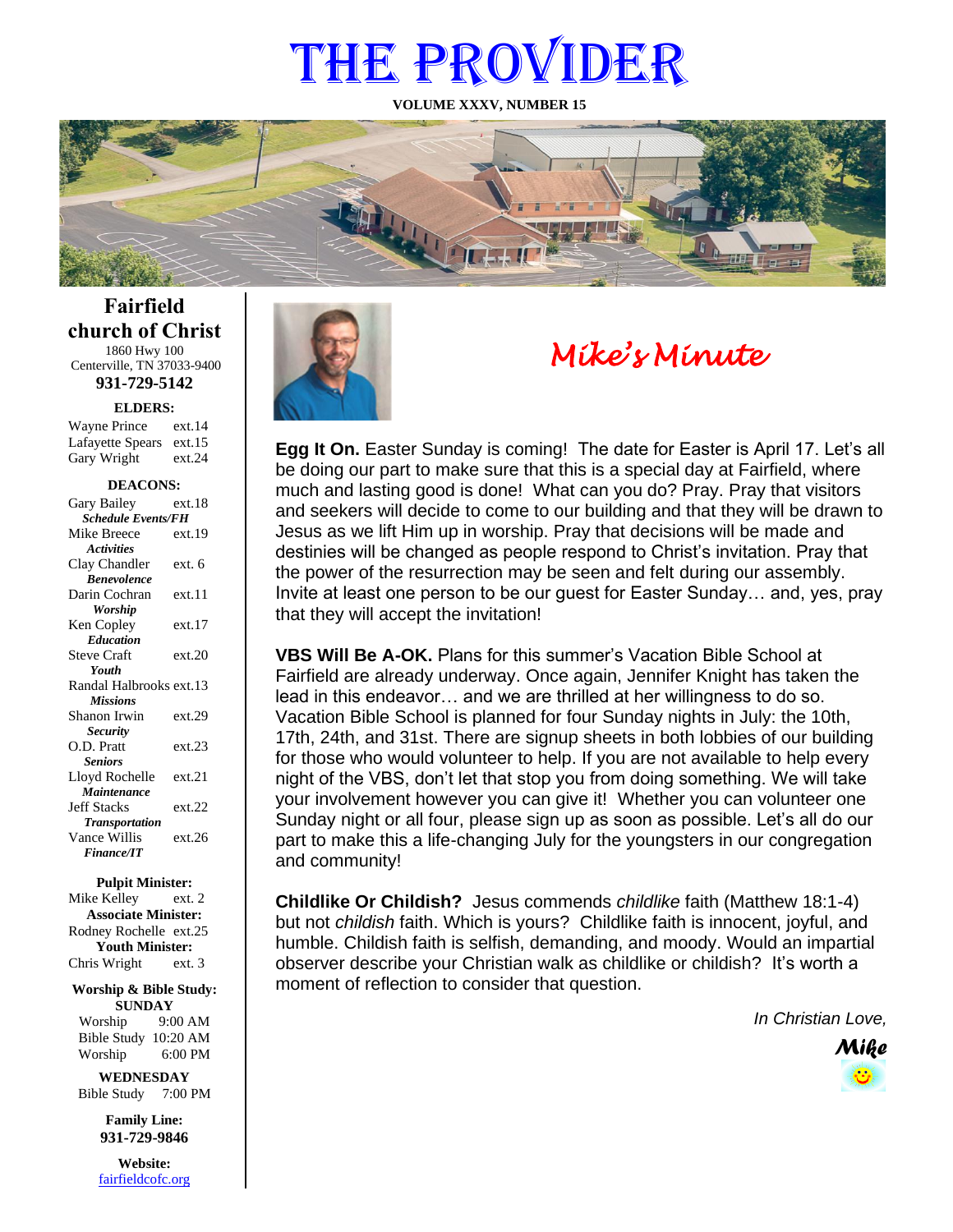

It was good to see **Marlin & Sara Lawson** back at church last Sunday morning after a long absence.

**Ther** not have to have previous experience to participate! The next Ladies Craft night will be Monday, April 11<sup>th</sup> in room 104 at 6:00 pm. Jan Hopkins-Campbell will be conducting a class on watercolor painting. You do

Friday, April 15<sup>th</sup> will be the next "Movie Night" at 7:00 pm in the auditorium.

There will be an Easter Egg Hunt after services on Sunday, April  $17<sup>th</sup>$ . If you can help with this, please contact Teresa Craft.

If you have a loved one on the prayer list and they are now doing better, please let one of the elders know so they can be removed from the list.



Thank you to the Fairfield quilters for the beautiful homemade quilt they gifted us for our wedding. We were both touched by your thoughtful gift.

> Love, **Jeremy & Ginger James**



We express our sympathy to the family of **Sue Edney** who was the mother of **Glenda Jacobs** and the aunt of **Bettina Horner**. Her funeral was Thursday.

We express our sympathy to the family of **James Lewis, Sr.** of Pinewood, who's funeral was Wednesday.

We also express our sympathy to the family of **Mike Murray**, nephew of **Gerry Hinson** and to the family of **Richard King** who passed away recently.



*Members:* Donna Pitman (tests), Deborah Peery (Dickson Horizon-ICU), Amy Springer, Lelia Mae Poore, Sherry Breece, Harry Totty, Dorothy Weatherspoon, Derek Hutchings, Dewayne Victory, June Prince, Helen Shanes, Kenneth Chandler, Barbara Chandler, Thomas Haskins, Lou Dickens, Paul & Noble Victory & Jo Ann Totty.

*Friends & Family:* Christians, missionaries, military personal & people in the Ukraine, Diana Bailey (kidney stones), Dallas Bailey (serious burn on his leg), Greg McCord, Terry Duncan, Randy Pitman (home), Bobby McCoy (father of Tony), Gus Gilreath, Wilma Green (mother of Barbara Edwards), Willie Taylor (cancer), Everett Kelly (St. Thomas West), Vickie Halbrooks, Ray Weatherspoon (Select Specialty Hospital Rehab), Kevin Chandler, Denny Quillen (hospital in Nashville), Jo James, Lucille Morphis, J.B. Brown (St. Thomas West Specialty hospital), Wanda Gilliam Felts, Cody Crawford, Linda Goad, Doris & Marjorie Claud, Rebeca Mears, David Dansby, James Coates, Greg Zoller, Seth Williams, Elizabeth Dunn, Kelley Wilson, Glen England, Billie Church, Daniel Spears, Ann Spencer, Thomas Brady, Donald Brady, Doris Elam, Neil Jobe, Donna Gaspard, Evan Boyd, Rita Stacks, Jimmy Jenkins, Ruby Church, Carolyn Nash, Kathy Swinford Coleman, Grayson Gunter, Jimmy George & William Dale Nash.

*Life Care:* Francis Qualls, Anthony Stacks, Hester Moss

*St. Thomas Hickman Nursing Home:* Barbara Beard, Naomi Bailey

*Olive Branch Senior Living, Dickson:* Martha Page

#### **FOR THE RECORD**

 **WEEK OF April 3, 2022**

| <b>MORNING WORSHIP</b> | 178    |
|------------------------|--------|
| <b>CONTRIBUTION:</b>   | \$5745 |
| 2022 WEEKLY BUDGET     | \$4167 |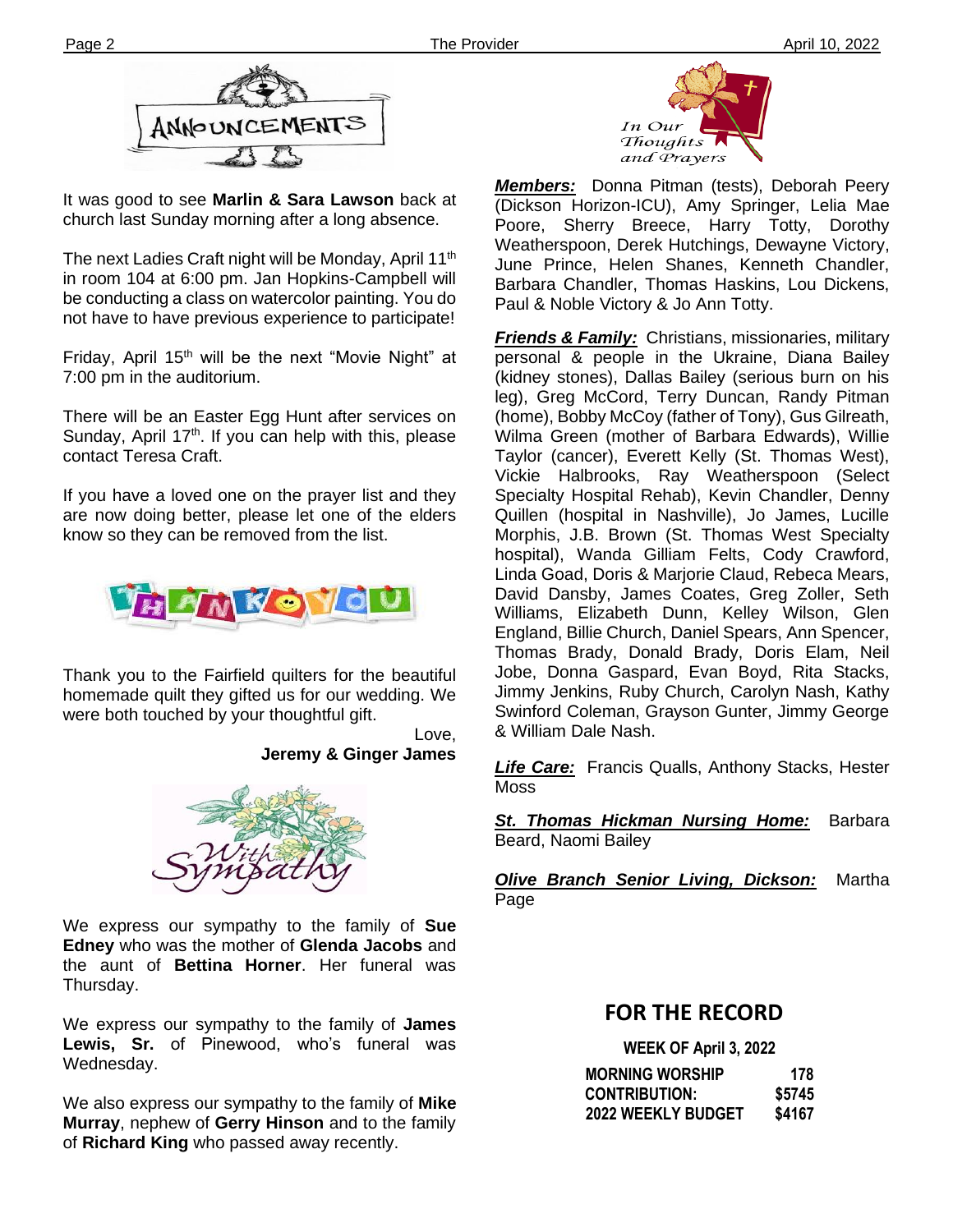

#### **Center Fielders News** "Honesty"

 Ananias and Sapphira thought they could get by with a little dishonesty. It didn't work! Lying to the Holy Spirit never works. If it is not punished in this lifetime, it will be in eternity. A dishonest person needs to repent while he has the opportunity. Ananias and Sapphira didn't repent while they had a chance. Instead, they chose to forfeit their salvation. We need to be serious about honesty on a daily basis. Let's take a warning from Ananias and Sapphira. A dishonest person cannot possibly enter the kingdom of Heaven unless he or she repents and changes their ways.

 What does honesty mean? What should it mean? Honesty is essential for Christians to practice. If we profess to be followers of Christ but we cannot be trusted, our claim is worthless. We cannot possibly be the "light of the world" if we are known to be dishonest. By deceitfulness we provoke people to blaspheme the name of Christ.

 Why is it so tempting for some people to try to get by with less than the truth? Lying does not help a person out of trouble, but only gets them deeper into it! Dishonesty also causes a person to distrust others because they are afraid that they will be exposed.

 How honest are we? Are we honest in some things but not in others? We need to be very careful that we do not do what Ananias and Sapphira did and suffer terrible consequences.

#### MEN TO SERVE April 10

#### **SUNDAY MORNING:**

**Song Leader:** Darin Cochran  **Opening Prayer:** Mike Breece **Scripture Reading:** Wallace Smith  **Scripture: Psalm 105:1-4 Preside Lord's Supper:** Wayne Prince  **Alternates:** Chris Wright, Gary Wright  **Announcements:** Darin Cochran  **Closing Prayer:** Woody Woodruff **Van Driver:** Gary Basford 931-628-0355

#### **SUNDAY EVENING:**

**Announcements:** Gary Basford **Scripture Reading:** Robert Graf  **Scripture: Galatians 1:6-10 Song Leader:** Ronny Pitman **Opening Prayer:** Gary Bailey **Lord's Supper:** Gerry Hinson, Edwin Wright **Closing Prayer:** Rick Bruno **Van Driver:** Gary Basford 931-628-0355

#### **WEDNESDAY NIGHT:**

**Announcements:** Randal Halbrooks **Song Leader:** Mike Kelley **Opening Prayer:** Gary Wright **Invitation:** Rodney Rochelle  **Van Driver:** Chris Love 931-994-7855

*Obey God and watch Him work,*

#### *Rodney*



- **Apr 10** Puppet show, during evening service, in Lift-Off
- **Apr 17** Easter Egg Hunt, immediately following Sunday School. We will need candy filled eggs for the kids to hunt and volunteers to help hide eggs and help with the hunt.
- **Apr 19**  Middle/HS devo, 6:30-8:30 in the FH
- Apr 24 3<sup>rd</sup>-5<sup>th</sup> grade devo, during evening service @ FH